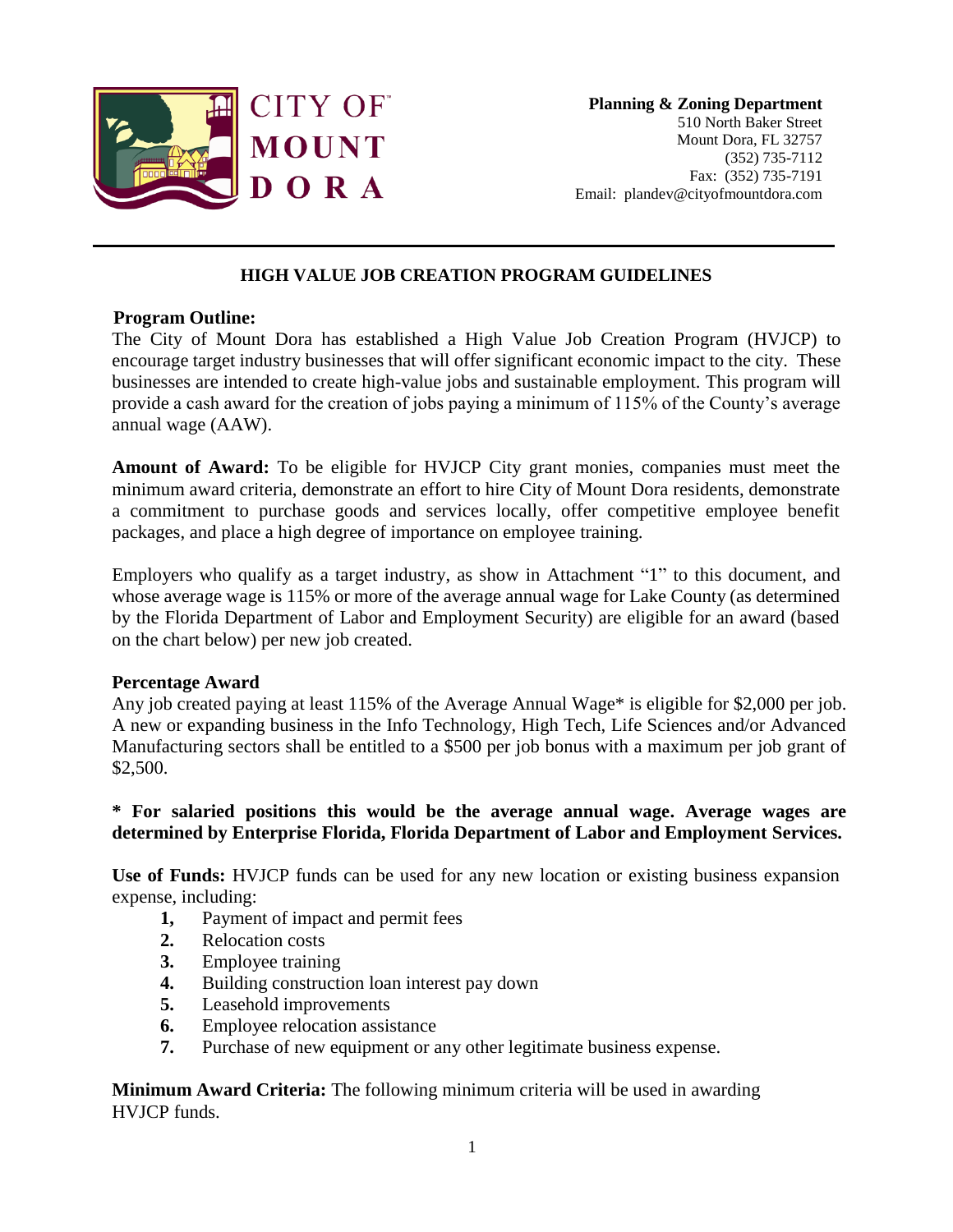- 1. New jobs created for which HVJCP awards are made must be permanent, full-time jobs paying a minimum of 115% of the average annual wage for Lake County as determined by the Florida Department of Labor and Employment Security.
- 2. A minimum of five (5) jobs must be created within one year for new businesses or existing businesses.
- 3. Jobs must be retained for a period of at least four years after the grant has been paid unless otherwise approved by City Council.
- 4. In order to be eligible for an award, a new or expanding business must be in one of the target sectors as designated by the State of Florida, as shown in Illustration #1 attached hereto.

**Compliance:** Businesses that have received HVJCP monies must submit annual proof of compliance with the terms of the agreement for the duration of the defined benefit period. If after the specified time period the business has failed to hire the required number of persons or retain the positions for two years after creation, the City shall request prorated repayment of HVJCP funds provided to the business. Failure to repay funds within 60 days of written notification of request to repay will result in the placement of liens on any business property within the City limits of Mount Dora.

As Adopted 04/17/2018.